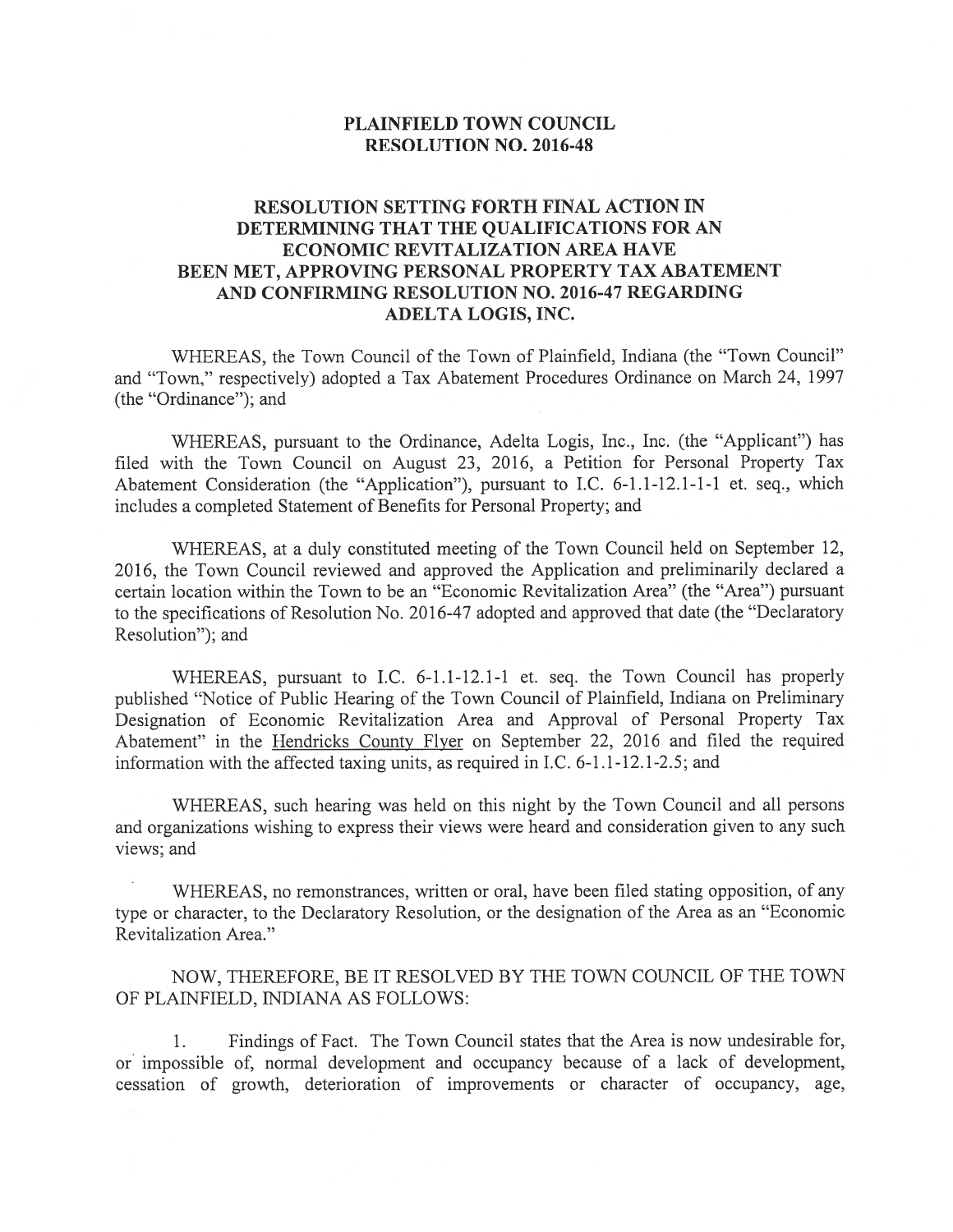obsolescence, substandard buildings or other factors that have impaired value or preven<sup>t</sup> normal development of property. The Town Council hereby finds the following:

- (a) The estimate of the value of the Applicant's Project as described in the Application is reasonable;
- (b) The employment numbers reported in the Application, if any, are reasonably expected;
- (c) The salaries related to such employment, if any, are reasonable;
- (d) The benefits reported in the Application to be received from the Applicant's project are sufficient to justify the deduction; and
- (e) That, unless otherwise approved, any abatement for the Economic Revitalization Area shall have its abatement calculated in accordance with the standard abatement percentages shown on the chart attached as Exhibit A to this resolution and shall otherwise be in accordance with the Ordinance.

2. Compliance with the Ordinance and Indiana Law. It is hereby found by the Town Council that the Application complies with the Ordinance and Indiana Code 6.1.1-12.1-3.

3. Confirmation of the Declaratory Resolution. It is hereby declared by the Town Council that the Declaratory Resolution is in all respects hereby confirmed, and it is hereby stated that the qualifications for an economic revitalization area have been met by the Applicant as to the location described in the Declaratory Resolution in accordance with the percentages shown for abatement on Exhibit A attached hereto.

4. Final Action. Afier legally required public notice, and afier public hearing pursuan<sup>t</sup> to such notice, the Town Council hereby takes "final action," as that <sup>p</sup>hrase is defined in I.C. 6-1.1-12.1-1 et. seq., on the date hereof, with regard to designation of the Area, approva<sup>l</sup> of the Application, and the previous adoption of the Declaratory Resolution.

5. Effective Date. This resolution shall be effective immediately upon its passage, subject to any right of appeal as provided by Indiana law.

6. Filing With Hendricks County Authorities. Upon the adoption of this resolution, the Clerk-Treasurer of the Town shall cause <sup>a</sup> certified copy of this resolution, including the description of the previously described location and attached map, to be filed with the Hendricks County Assessor and/or such other Hendricks County Government officials as shall be necessary to make the Applicant eligible to file for persona<sup>l</sup> property tax abatement as to the persona<sup>l</sup> property contemplated by the Application, heretofore reviewed and approved by the Declaratory Resolution and ratified and confirmed by this resolution.